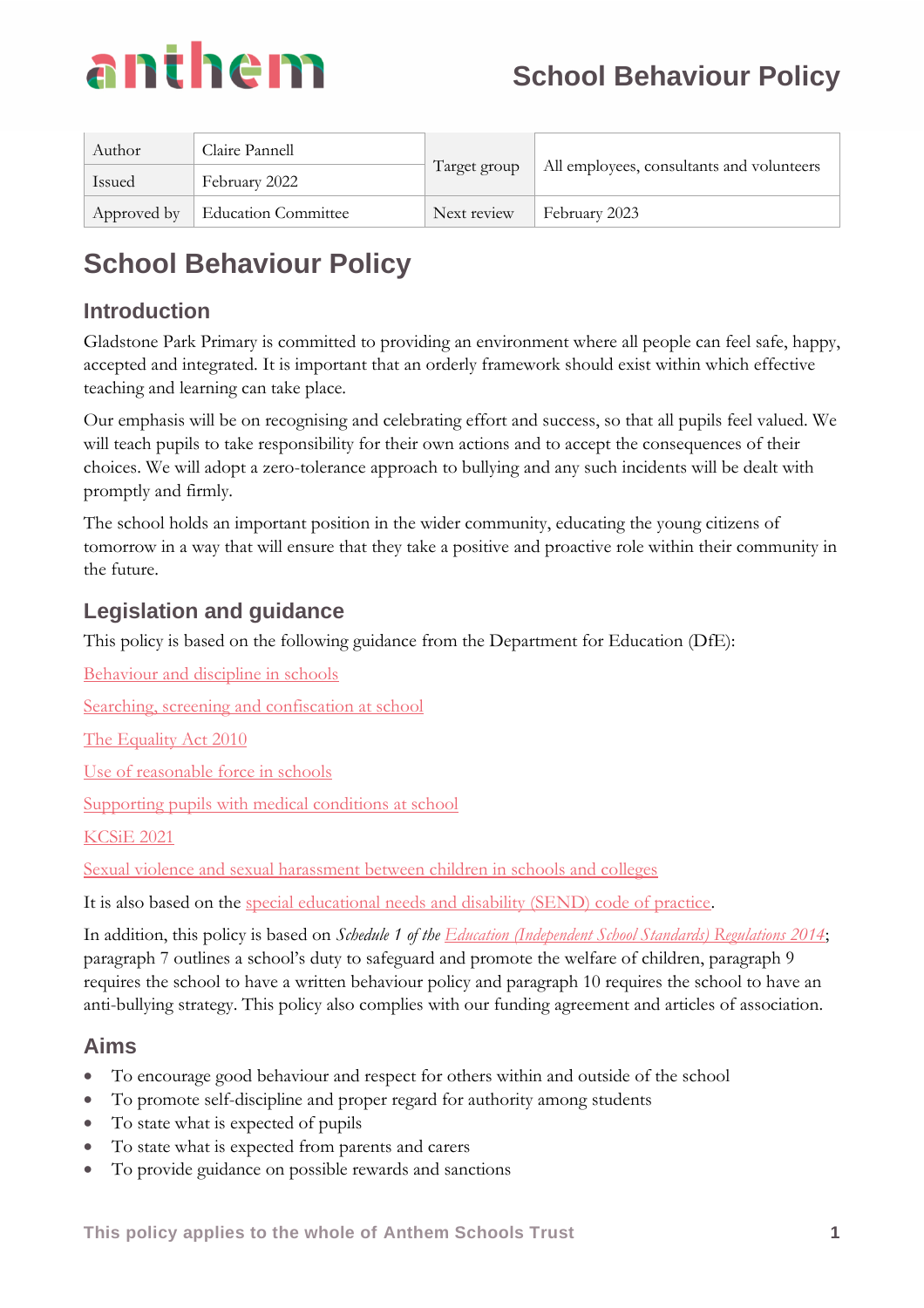

• To ensure that staff are seen to be fair and consistent

### **Who was consulted?**

The school Senior Leadership Team worked with the school council to agree what constitutes good behaviour and to develop this policy, in consultation with parents, pupils and staff. All students are consulted at the beginning of each academic year on the rules, rewards and sanctions.

## **Relationship to other policies**

This Policy is linked to the following policies:

- Child Protection and Safeguarding
- Anti-bullying
- Exclusions
- Equality
- Home-School Agreement

### **Scope and publication**

This policy is publicised to all parents, pupils and staff in writing at least once a year. The policy is also provided to all staff in the Staff Handbook; is available on the school website and on request. This policy can be made available in large print or other accessible formats if required.

The School Rules, at Appendix A of this policy, as well as the tariff of Rewards and Sanctions, at Appendix B of this policy, are included in posters in each classroom.

### **Roles and Responsibilities**

All adults are responsible for promoting good behaviour and managing behaviour around the school.

#### **The Education Directors and Chief Executive Officer**

The Trust Education Directors and Chief Executive Officer will approve the behaviour policy and hold the Headteacher to account for its implementation.

#### **The Headteacher**

The Headteacher is responsible for reviewing and approving this behaviour policy and implementing it in the school.

The Headteacher will ensure that the school environment encourages positive behaviour and that staff deal effectively with poor behaviour and will monitor how staff implement this policy to ensure rewards and sanctions are applied consistently.

#### **Staff**

Staff are responsible for:

- Implementing the behaviour policy consistently
- Modelling positive behaviour
- Providing a personalised approach to the specific behavioural needs of particular pupils
- Recording behaviour incidents (see Appendix 3 for a behaviour log)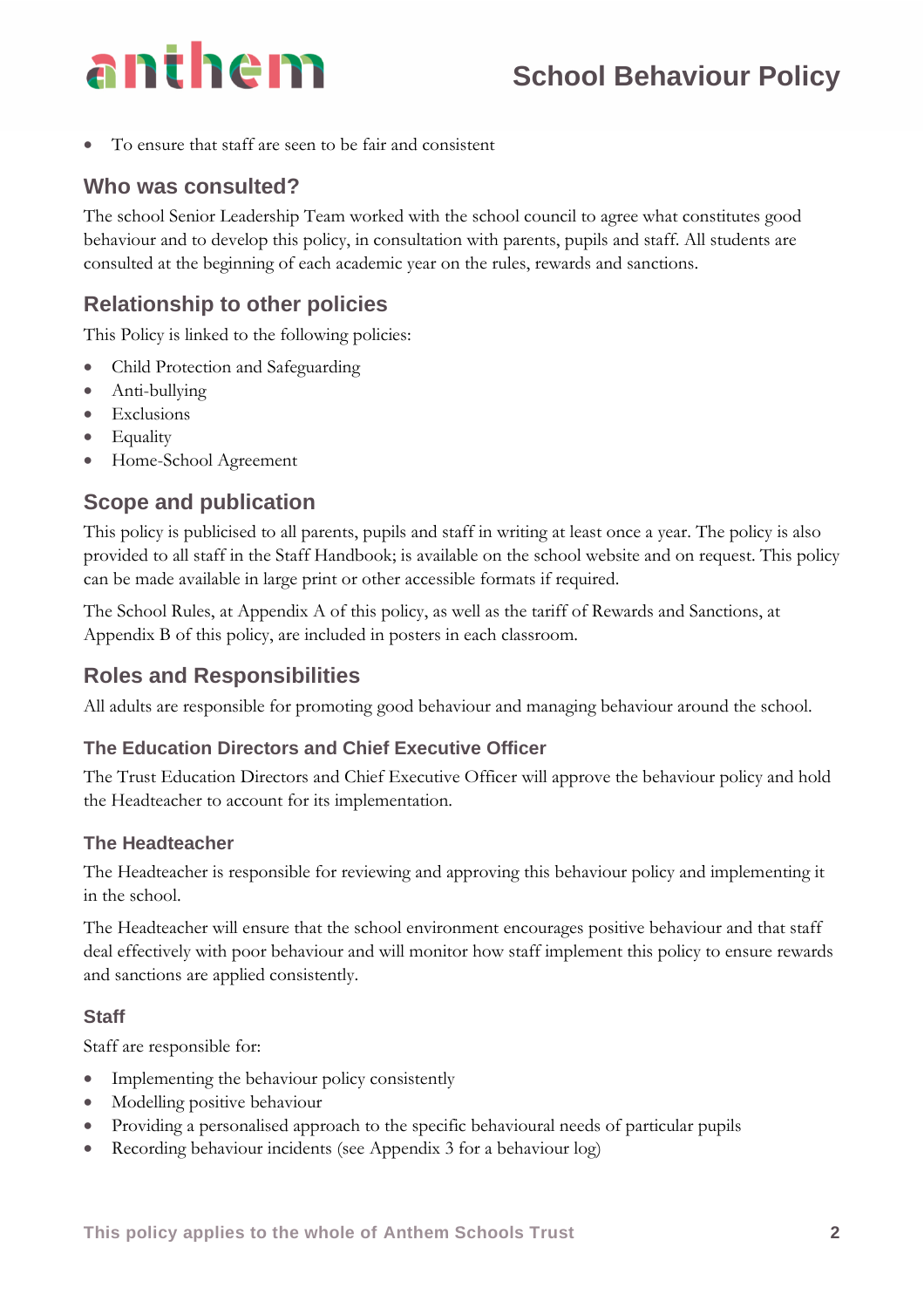

The senior leadership team will support staff in responding to behaviour incidents.

#### **Parents**

Parents are expected to:

- Support their child in adhering to the School Rules and this policy
- Inform the school of any changes in circumstances that may affect their child's behaviour
- Discuss any behavioural concerns with the class teacher promptly

### **School Rules**

- Be safe
- Be respectful
- Be kind
- Be helpful
- Listen

The School Rules are set out in full at Appendix A.

## **Conduct**

Pupils are expected to be polite and show consideration towards each other, school staff and others. Pupils are required to assist the school with tackling bullying and to follow the school's Anti-bullying Policy. Pupils, whether in or out of school, are expected to have:

- Respect for others: their feelings, opinions, cultures, limitations including any differences.
- Respect for themselves: pride in their own achievement and that of others in the school, high standards of behaviour and dress, and the desire to produce their best work at all times.
- Respect for the environment: their own, the school's and other people's property and the community in which we live.
- Respect for the future: the belief that we can all make a difference by our contribution to the local, national and global community.

#### **Pupils are required to observe the following basic rules in the classroom:**

- Listen in silence when the teacher is giving instructions.
- Follow instructions promptly and accurately.
- Raise a hand to gain attention and only speak when invited.
- Stay in the allocated seat or workspace unless given permission to move.

The school has a Code of Conduct which sets out in detail the expectations of conduct for staff, Local Governing Body members and visitors to the school.

### **Behaviour management**

#### **Classroom management**

Teaching and support staff are responsible for setting the tone and context for positive behaviour within the classroom.

They will:

• Create and maintain a stimulating environment that encourages pupils to be engaged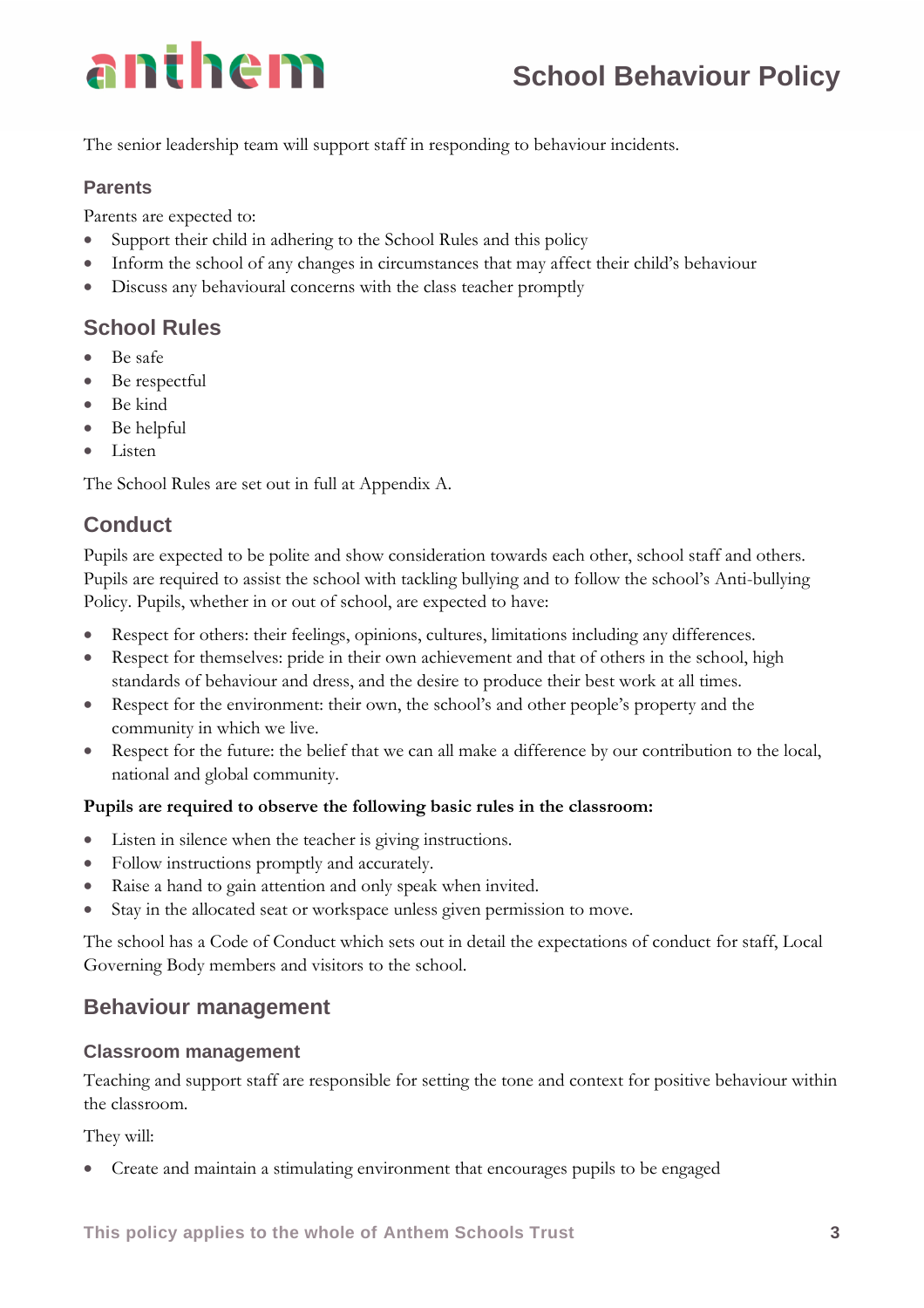- Promote good behaviour in the classroom
- Display the pupil code of conduct or their own classroom rules
- Develop a positive relationship with pupils, which may include:
- greeting pupils in the morning/at the start of lessons
- establishing clear routines
- communicating expectations of behaviour in ways other than verbally
- highlighting and promoting good behaviour
- concluding the day positively and starting the next day afresh
- having a plan for dealing with low-level disruption
- using positive reinforcement
- promoting the 5Bs brain, board, book, buddy and boss

### **Pupil support**

The school recognises its legal duty under the Equality Act 2010 to prevent pupils with a protected characteristic from being at a disadvantage. Consequently, our approach to challenging behaviour may be differentiated to cater to the needs of the pupil.

The school's Special Educational Needs Coordinator will evaluate a pupil who exhibits challenging behaviour to determine whether they have any underlying needs that are not currently being met.

Where necessary, support and advice will also be sought from specialist teachers, an educational psychologist, medical practitioners and/or others, to identify or support specific needs.

When acute needs are identified in a pupil, we will liaise with external agencies and plan support programmes for that child. We will work with parents to create the plan and review it on a regular basis.

### **Pupil support systems**

We have the following pupil support systems in place at this school:

- Place2be Counselling Service
- Red Hats
- Place to Talk
- "Feelings" boxes in each class

### **Searching pupils**

School staff can search pupils with their consent for any item.

The Headteacher and staff members authorised by the Headteacher have a statutory power to search pupils or their possessions, without consent, where they have reasonable grounds for suspecting that the pupil may have a prohibited item. Prohibited items are:

- knives and weapons
- alcohol
- illegal drugs
- stolen items
- tobacco and cigarette papers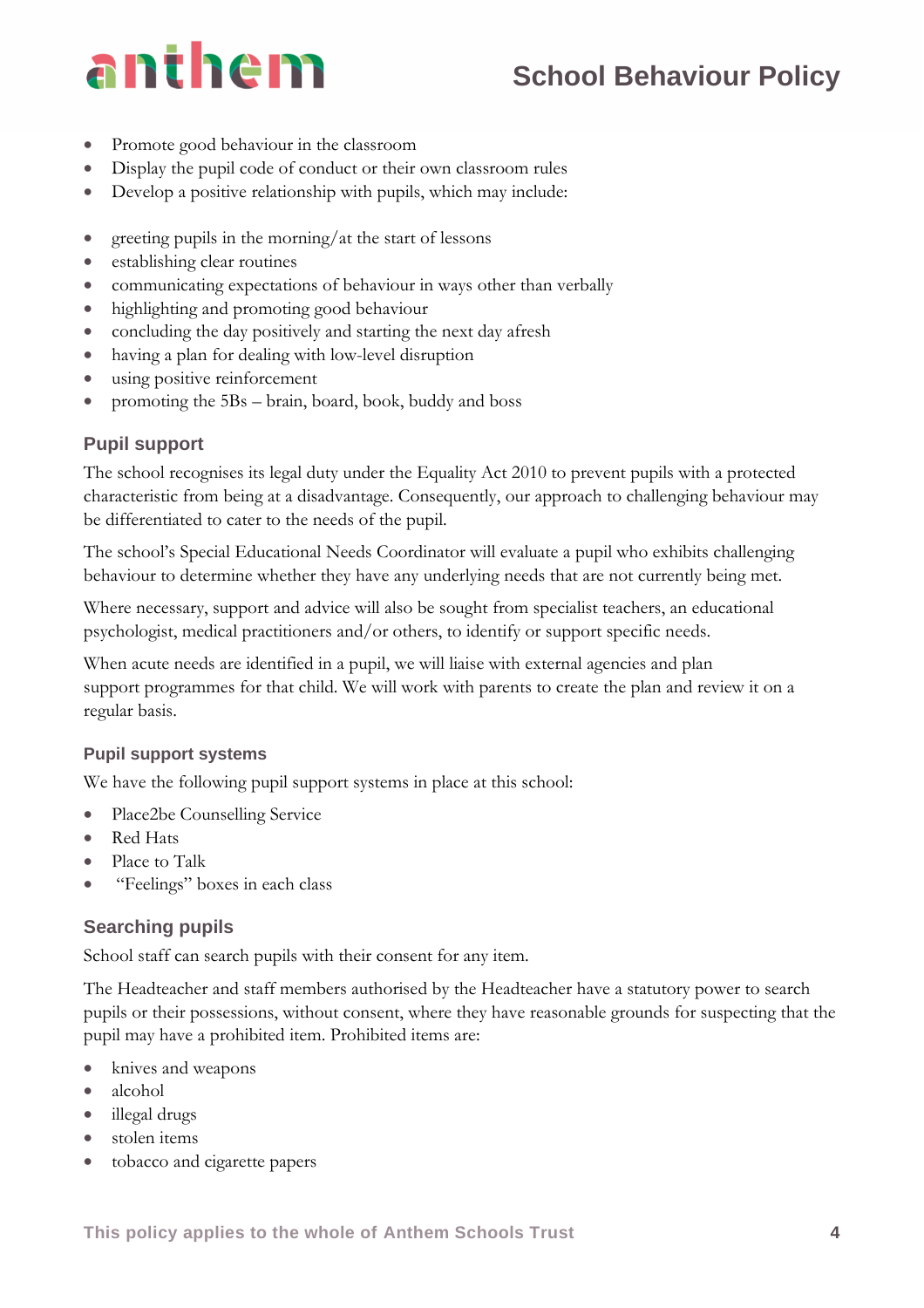

- fireworks
- pornographic images
- any article that the member of staff reasonably suspects has been, or is likely to be, used to commit an offence, or to cause personal injury, or damage to the property of, any person (including the pupil)
- any item banned by the school rules which has been identified in the rules as an item which may be searched for.

Searches will be conducted in such a manner as to minimise embarrassment or distress. Any search of a pupil or their possessions will be carried out by a staff member of the same sex; and there must be a witness (also a staff member) and, if possible, they should be the same sex as the pupil being searched.

There is a limited exception to this rule. The Headteacher or an authorised staff member can carry out a search of a pupil of the opposite sex and /or without a witness present, but only where they reasonably believe that there is a risk that serious harm will be caused to a person if the search is not conducted immediately and where it is not reasonably practicable to summon another member of staff.

Searches without consent can only be carried out on the school premises or, if elsewhere, where the member of staff has lawful control or charge of a pupil, for example on school trips in England or in training settings.

Staff may confiscate, retain or dispose of a pupil's property as a disciplinary penalty where it is reasonable to do so. For example, alcohol, fireworks, tobacco or cigarette papers may be disposed of. These items will not be returned to the pupil.

### **Phones and other electronic devices**

When an electronic device, such as a mobile phone, has been seized by a member of staff, that staff member can examine data or files and delete these where there is good reason to do so.

There is **no need to have parental consent** to search through a young person's mobile phone.

If an electronic device that is prohibited by the school rules has been seized, and the member of staff has reasonable grounds to suspect that it contains evidence in relation to an offence, the member of staff will give the device to the police as soon as possible. Material that is suspected to be relevant to an offence will not be deleted before giving the device to the police.

If the staff member does not find any material that they suspect is evidence in relation to an offence, and decides not to give the device to the police, they will decide, in consultation with the Headteacher, whether it is appropriate to delete any files or data from the device, or whether to retain the device as evidence of a breach of school discipline.

### **Use of reasonable force**

In some circumstances, all staff may use reasonable force to restrain a pupil to prevent them:

- causing disorder
- hurting themselves or others
- damaging property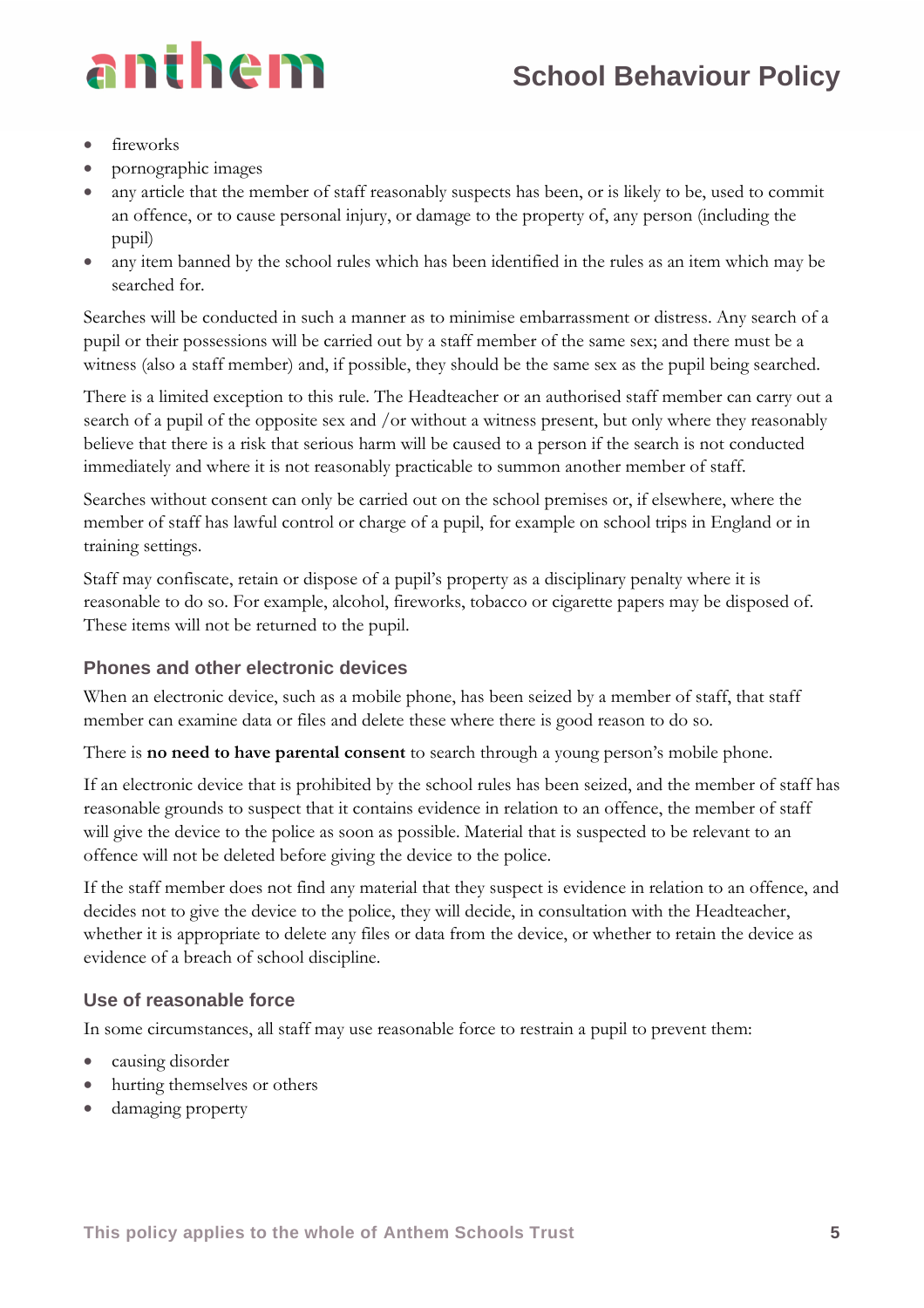## **School Behaviour Policy**

The Headteacher and staff members authorised by the Headteacher can use such force as is reasonable when searching a pupil without consent for prohibited items except where the search is for an item banned by the school rules.

Incidents of physical restraint must:

- always be used as a last resort
- be applied using the minimum amount of force and for the minimum amount of time possible
- be used in a way that maintains the safety and dignity of all concerned
- never be used as a form of punishment
- be recorded and reported to parents

The restraint record should include the following information:

- $\bullet$  the name(s) and the job title(s) of the member(s) of staff who used reasonable force
- the name(s) of the child(ren) involved
- when and where the incident took place
- names of staff and child(ren) who witnessed the incident
- the reason that force was necessary
- behaviour of the child(ren) which led up to the incident
- any attempts to resolve the situation
- the degree of force used
- how it was applied
- how long it was used for
- the child's/children's response and the eventual outcome
- details of any injuries suffered by either staff or child(ren)
- details of any damage to property
- details of any medical treatment required (an accident form will be completed where medical treatment is needed)
- details of follow-up including contact with the parents/carers of the child(ren) involved
- details of follow up involvement of other agencies, police, social services.

Child witnesses may also be asked to provide a written account if appropriate. A copy of this entry will be kept on the child's file and retained in line with the Retention of Records Policy.

## **Rewards and sanctions**

### **Rewards**

We believe that rewards can be more effective than punishment in motivating pupils. Positive behaviour management may be defined as the strategies the school employs to promote a well ordered, purposeful school community. These strategies underpin the Behaviour Policy. It is the school policy to recognise, acknowledge and reward individual achievements by pupils.

The following are examples of areas considered to be worthy of individual recognition:

- consistently improved standards of work
- good or outstanding pieces of work
- effort in class or for homework
- outstanding effort or achievement in extra-curricular activities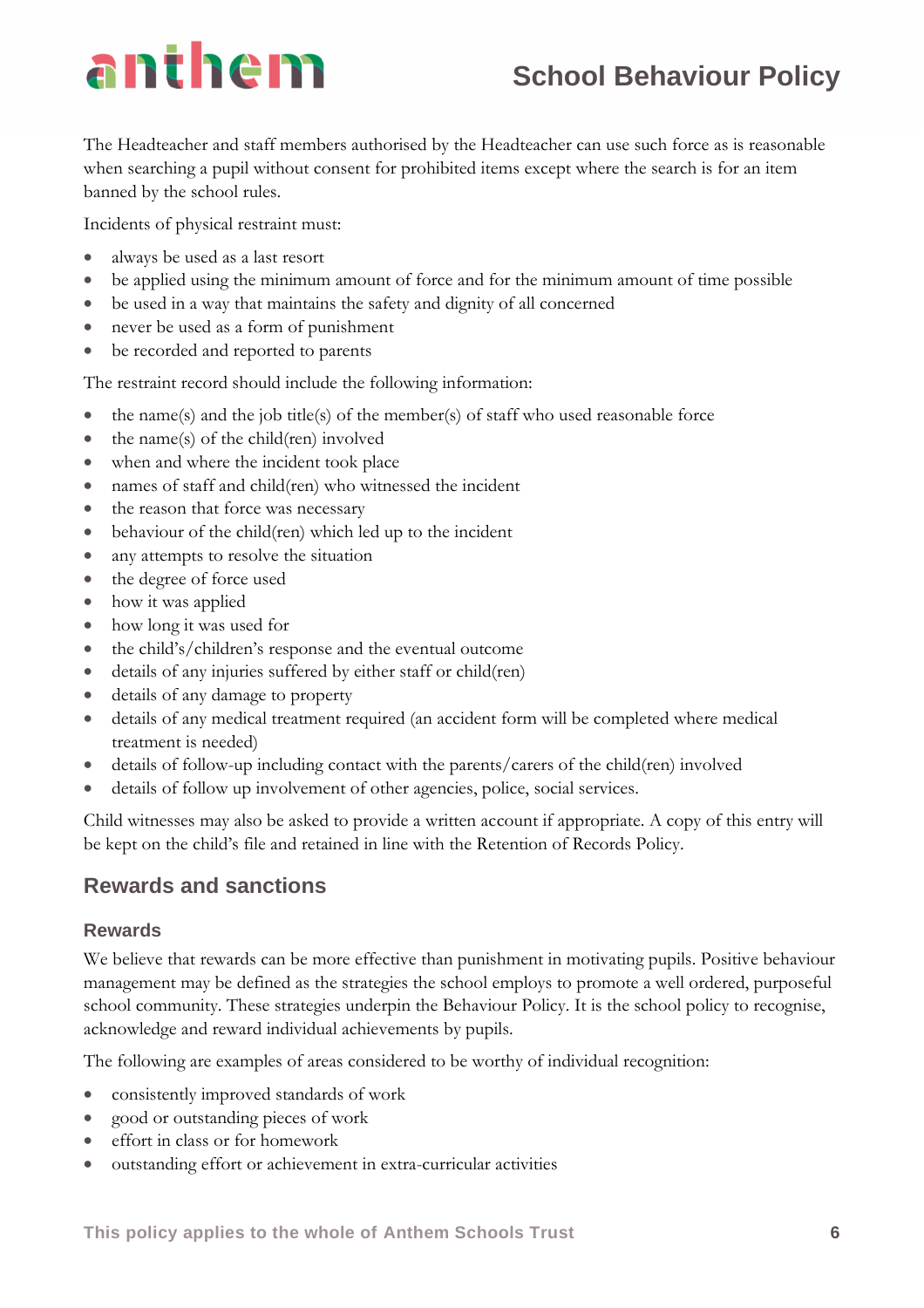service to the school or local community

The foundation for the achievement of good behaviour will involve praise, rewards, and sound relationship between teachers and pupils. We may reward pupils in the following ways:

- verbal praise by staff
- approving signs/acknowledgments
- class rewards
- sent to another teacher or HT with work
- personalised postcards to parents
- celebration assemblies involving parents
- special privileges
- Head Teacher certificates
- Super Citizen certificates
- "Caught Being Good" stickers
- Class Dojo Points

#### **Sanctions**

The school understands that the use of sanctions must be reasonable and proportionate to the circumstances of the case and that account must be taken of a range of individual pupil needs in determining the appropriate use of such sanctions, including the pupil's age, any special educational needs or disability and any religious requirements affecting the pupil.

We understand that it is important for sanctions to be used consistently and for teachers and other staff to make it very clear to the recipient why a sanction is being applied.

The school has a range of disciplinary sanctions that may be implemented as appropriate and these are set out in full as a tariff system at Appendix B of this policy. Sanctions include:

- Withdrawal of privileges and/or responsibilities
- Morning break / Lunchtime detentions
- Removal to another class
- Withholding of praise
- "Tell-offs" and rule reminders
- Time out to reflect in class / playground
- Exclusion from certain games during playtime
- Repetition of work
- Being "on report"
- Referral to senior staff
- Warning letter to parents
- Weekly diary
- Internal exclusion
- Fixed term exclusion
- Permanent exclusion

**This policy applies to the whole of Anthem Schools Trust 7**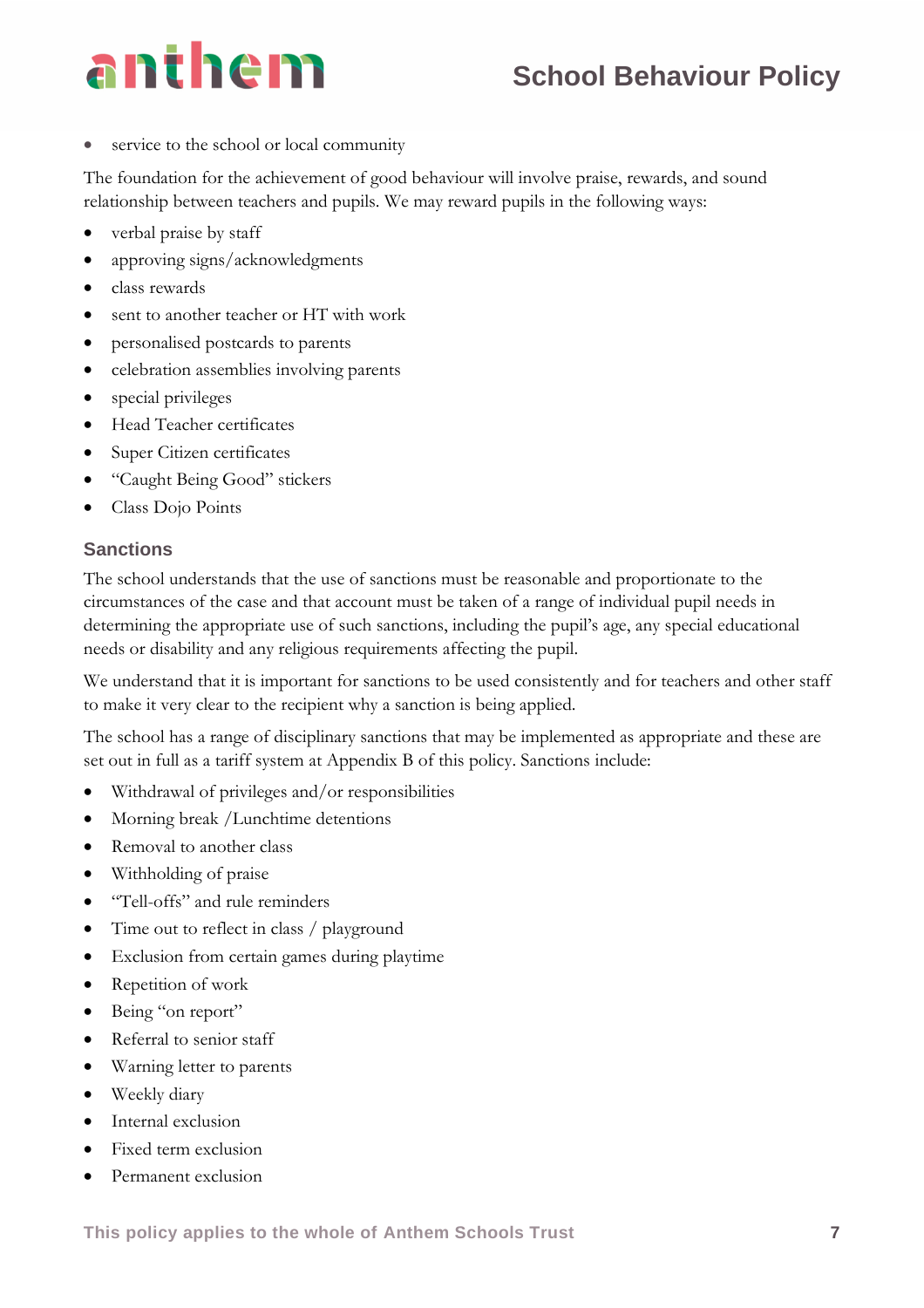## **School Behaviour Policy**

In all cases of misconduct, including those outside of the school, the Headteacher will consider whether the police should be notified of the disciplinary action taken. The police will always be informed where the pupil's behaviour is criminal or poses a serious threat to a member of public.

Where behavioural issues give cause to suggest that a child is suffering or is likely to suffer significant harm, the school's child protection procedures will be followed.

## **Beyond the school gate**

This policy applies to all pupils at Gladstone Park Primary when they are in school, and in some circumstances, at the discretion of the Headteacher, when they are out of school and during half term and holidays.

In particular our policy covers any inappropriate behaviour when pupils:

- are taking part in any school organised or school related activity
- are travelling to or from school
- are wearing school uniform
- are in some way identifiable as a pupil within our school or Anthem
- behaviour could have repercussions for the orderly running of the school
- pose a threat to or affects the welfare of another pupil or member of the public
- could adversely affect the reputation of the school or the Trust.

The school is committed to ensuring our pupils act as positive ambassadors for us. Taking the above into account, we expect the following:

- Good order on all transport (including taxis) to and from school, educational visits or learning opportunities in other schools.
- Good behaviour on the way to and from school.
- Positive behaviour, which does not threaten the health, safety or welfare of our pupils, staff, volunteers or members of the public.
- Reassurance to members of the public about school care and control over pupils in order to protect the reputation of the school.
- Protection for individual staff and pupils from harmful conduct by pupils of the school when not on the school site.

The same behaviour expectations for pupils on the school premises apply to off-site behaviour.

## **Zero-tolerance approach to sexual harassment and sexual violence**

The school will ensure that all reported incidents of sexual harassment and/or violence are met with a suitable and immediate response, and never ignored.

We recognise that even if there are no reported cases of child-on-child abuse, it may still be taking place but is just not being reported. We have a zero-tolerance approach to abuse and it will never be tolerated.

Pupils are encouraged to report abuse or anything that makes them uncomfortable, no matter how 'small' they feel it might be.

The school's response will be:

- **Proportionate**
- **Considered**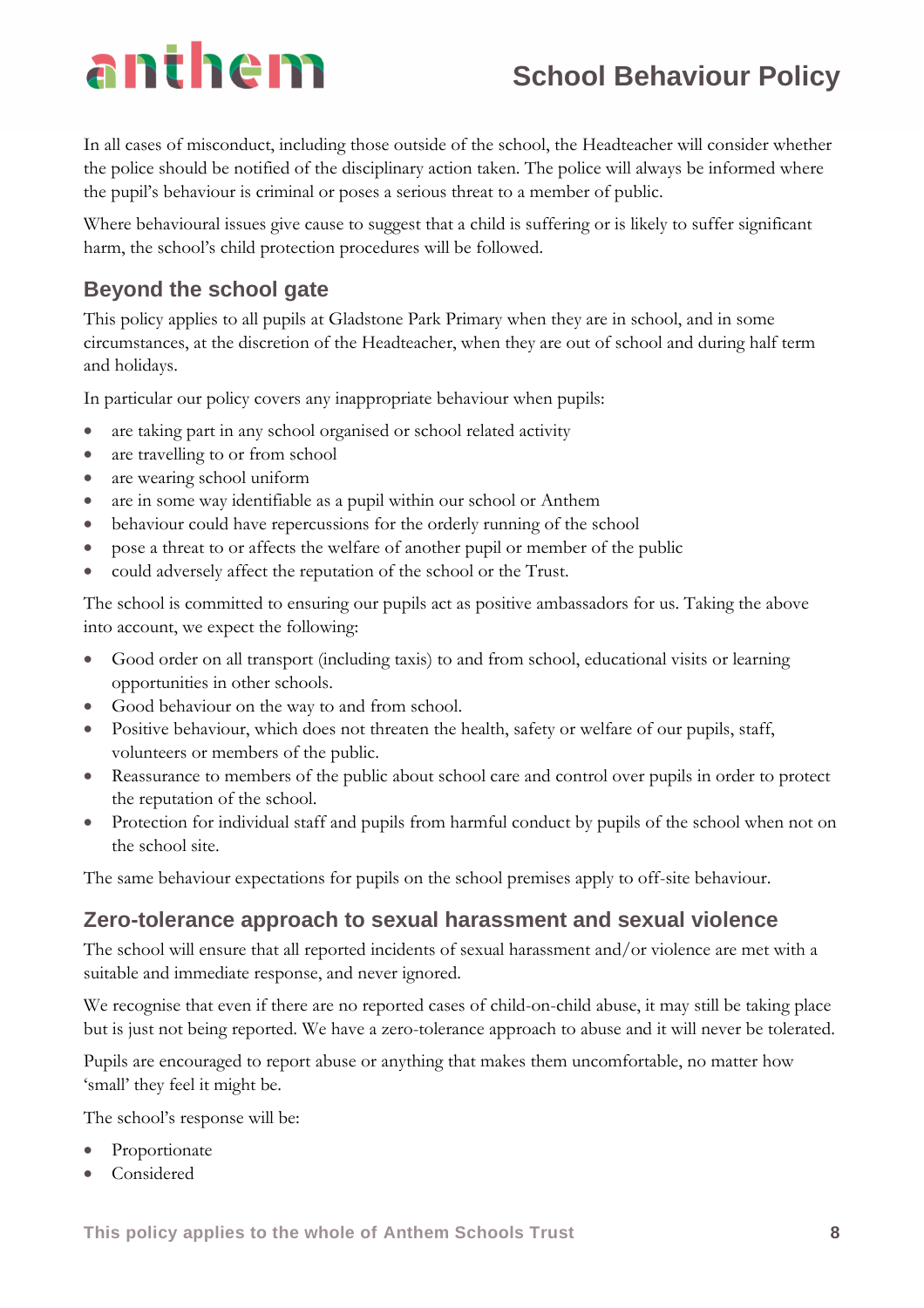# anthem

- **Supportive**
- Decided on a case-by-case basis

Sanctions for sexual harassment and violence are set out in the Sanctions Tariff at Appendix B.

The school has procedures in place to respond to any allegations or concerns regarding a child's safety or wellbeing. These include clear processes for:

- Responding to a report
- Carrying out risk assessments, where appropriate, to help determine whether to:
	- o Manage the incident internally
	- o Refer to early help
	- o Refer to children's social care
	- o Report to the police

The school follow the following statutory guidance: KCSiE 2021, Sexual Violence and Sexual Harassment Between Children in Schools and Colleges and the Child Protection and Safeguarding policy - please refer to these for more information.

## **Pupil transition**

To ensure a smooth transition to the next year, pupils have transition sessions with their new teacher(s). In addition, staff members hold transition meetings.

To ensure behaviour is continually monitored and the right support is in place, information related to pupil behaviour issues may be transferred to relevant staff at the start of the term or year. Information on behaviour issues may also be shared with new settings for those pupils transferring to other schools.

## **Exclusions**

Permanent or fixed-term exclusion are possible sanctions for a breach of this policy. The school will follow government guidance on exclusions, unless there is good reason to depart from it. The school aims to operate within the principles of fairness and natural justice.

Please refer to the school's Exclusions Policy for further details on exclusions, including the school's approach, procedures, and reviews.

## **Malicious allegations against staff**

Where a pupil makes an accusation against a member of staff and the accusation is shown to have been deliberately invented or malicious, the Headteacher will consider whether to take disciplinary action in accordance with this policy. Where such an allegation is made, appropriate support will be provided to the member of staff(s) affected.

## **Staff training**

Our staff are provided with training on managing behaviour, including proper use of restraint, as part of their induction process.

Behaviour management will also form part of continuing professional development.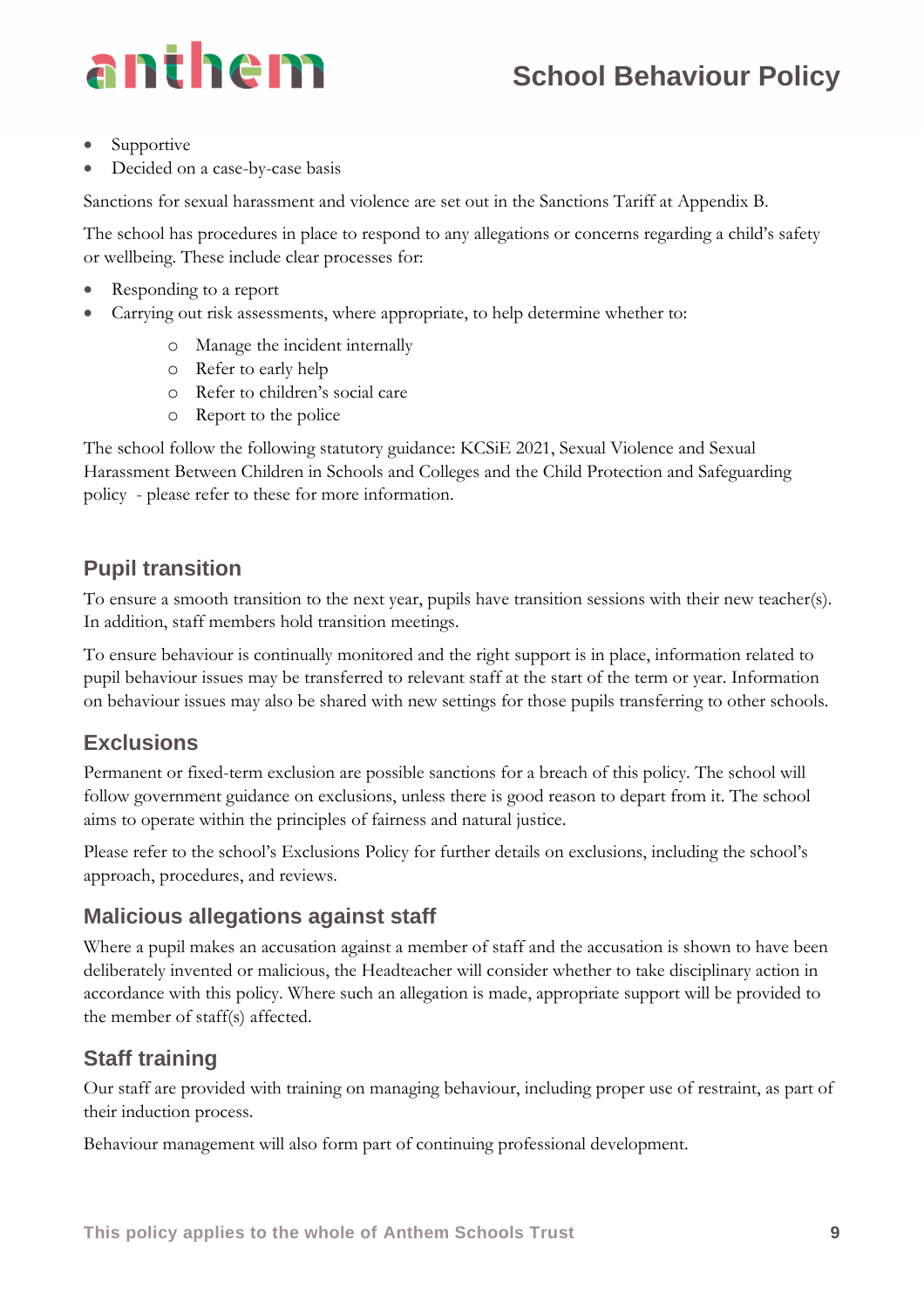## **Bullying**

If bullying is suspected or reported, the incident will be dealt with immediately by the member of staff who has been approached and the school's Anti-bullying Policy will be followed.

## **Partnership with parents/carers**

Parents/carers are expected to sign the Home-School Agreement and are encouraged to work with the school to ensure that their children contribute to the maintenance of a safe and secure learning environment. Parents/carers are required to use their best endeavours to ensure that their children's behaviour does not prevent others from learning effectively.

Parents/carers are entitled to an explanation of actions taken by the school, particularly the application of sanctions and the treatment of anti-social behaviour.

Parents do not have the legal right to withhold permission for detentions and are expected to co-operate with the school to ensure that pupils can return home safely at a later time.

## **Multi-agencies and external advice**

Where it becomes clear that a child is having ongoing difficulties in managing their behaviour, there are a wide range of strategies which are used to support pupils, they include:

- behaviour charts to enable celebration of good behaviour
- increased communication between home and school
- individual behaviour plans (IBPs)
- support from the SENCo (Special Educational Needs Coordinator), identified teaching assistants, teachers
- small group work or 1:1 support in self-esteem, emotional literacy.

## **Monitoring, evaluation and review**

The Headtecher /Safeguarding Lead will evaluate the impact of this policy by collecting and analysing data by year group, gender and ethnicity on:

- number and range of rewards for good behaviour each term
- sanctions including fixed-term and permanent exclusions number of, and analysis of behaviour
- number of detentions and analysis of behaviour
- instances of bullying and action taken.

Prior to any review of the policy, feedback will be sought from the school council, pupils, staff and parents on the effectiveness of the policy.

This effectiveness of this policy will be reviewed at least once a year by the Local Governing Body. The policy will be reviewed every year by the Trust.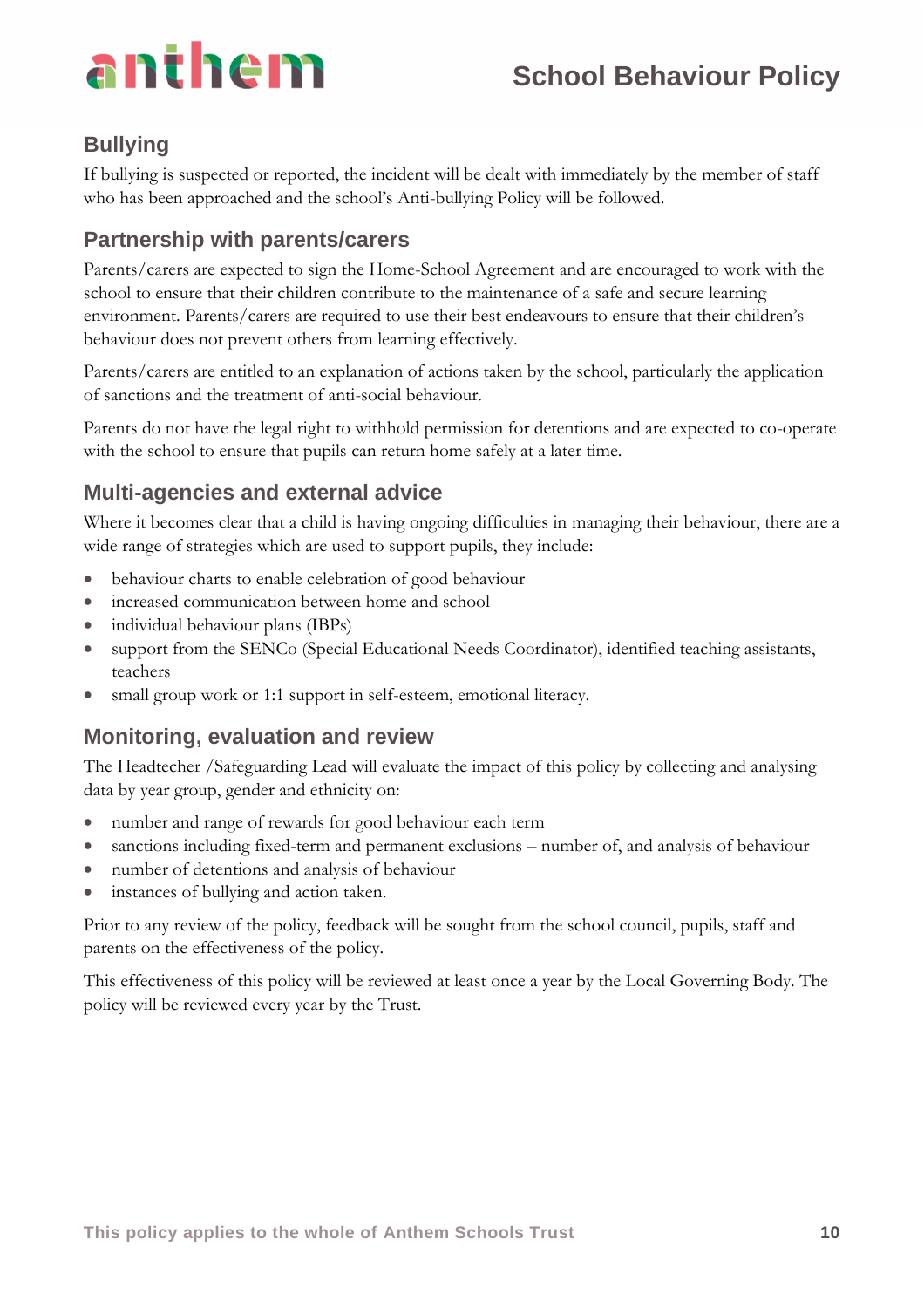

## **Appendix A: The School Rules**

- Be safe
- Be respectful
- Be kind
- Be helpful
- Listen

#### **List of banned items**

- Sweets and chewing gum
- Mobile phones
- Toys
- Dangerous items such as knives, lighters, fire crackers or any other items which can cause harm

## **Appendix B: Tariff of rewards and sanctions**

### **Levels of responsibilities**

For any inappropriate behaviour the ascending order of responsibilities is:

- Classroom teacher or adult working with the child
- Year group leader
- Assistant head
- Deputy Head teacher
- Head Teacher
- Board of governors

Any instances of inappropriate behaviour will flow through this chain of responsibility. In almost all cases the classroom teacher should be able to deal with the situation. The list below details the types of inappropriate behaviour that could occur at Gladstone Park School.

### **Specific interventions**

Before any intervention is used the child should be spoken to about their behaviour. This will include discussing the incident and how the child could handle the situation more appropriately should there be a future incident.

All children must know that they have been listened to and have had an opportunity to have their say before a decision is made regarding the outcome of the behaviour.

| Area           | <b>School strategy</b>                                                                                                                                                                                                                             |  |
|----------------|----------------------------------------------------------------------------------------------------------------------------------------------------------------------------------------------------------------------------------------------------|--|
| Sweets and gum | In general there will be no sweets or gum at school. The exceptions<br>$\checkmark$<br>are: (1) children's birthdays - sweets should be given to the teacher at<br>the start of the day and then they will be handed out at the end of the<br>day. |  |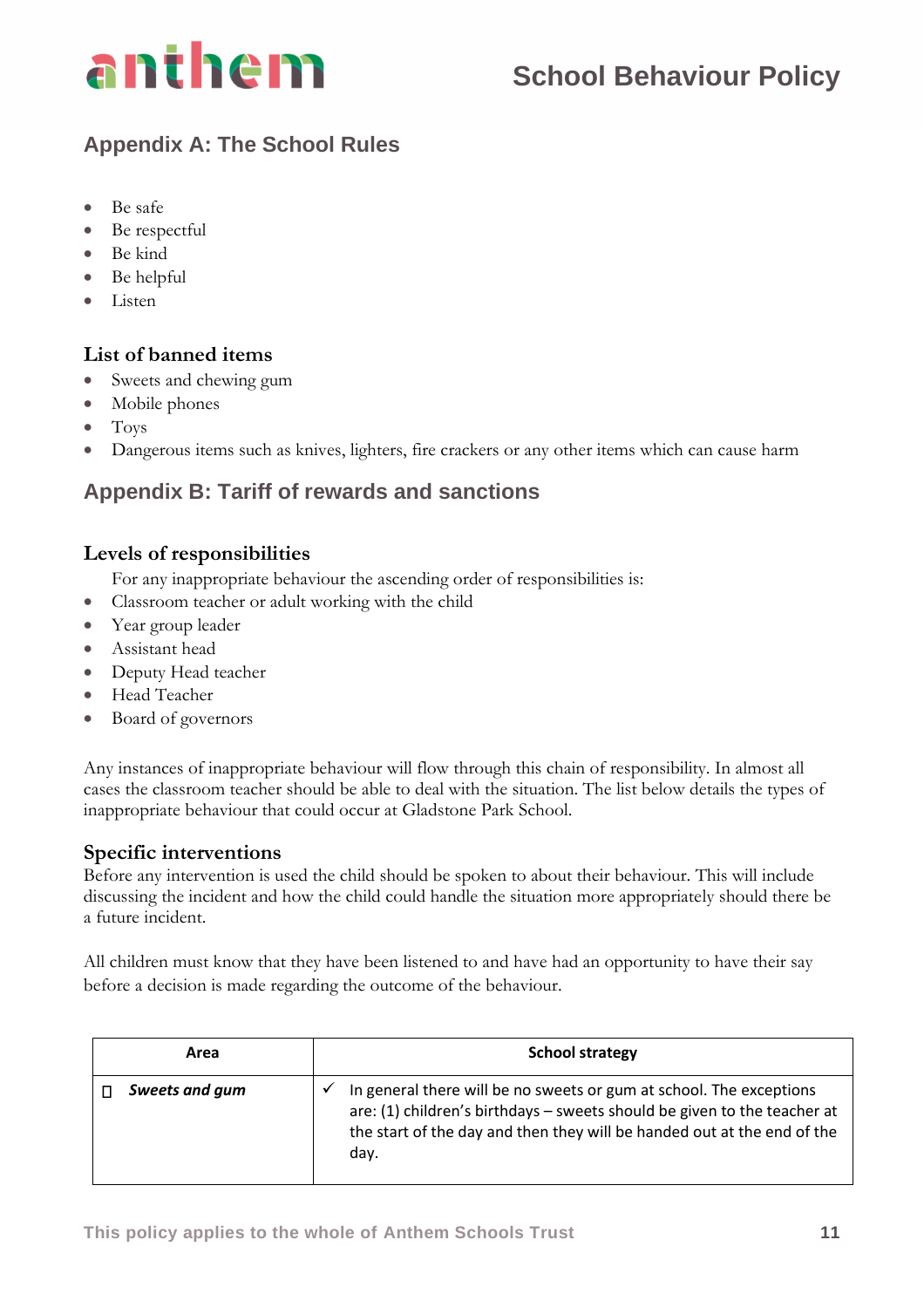|                      | Sweets at school for any other reason will be confiscated and will not<br>be returned.                                                                                                                                           |
|----------------------|----------------------------------------------------------------------------------------------------------------------------------------------------------------------------------------------------------------------------------|
| <b>Mobile Phones</b> | $\checkmark$ These should not be brought to school. Any discovered will be confiscated<br>and handed into the office for safe storage. The parent / carer will be<br>phoned and asked to collect the phone at a convenient time. |

| $\Box$ | Toys and valuables at<br>school                                                                                 | $\checkmark$ There should be no toys or other valuables brought to school (unless<br>requested by the teacher for class work). If toys are brought to school<br>they will be confiscated and given to the office. The toy will be returned<br>to the child at the end of the day with a standard letter.                                                                                                                                      |
|--------|-----------------------------------------------------------------------------------------------------------------|-----------------------------------------------------------------------------------------------------------------------------------------------------------------------------------------------------------------------------------------------------------------------------------------------------------------------------------------------------------------------------------------------------------------------------------------------|
| П      | " $Play"$<br>fighting/wrestling                                                                                 | $\checkmark$ This is not permitted. Teachers are to remind children of this rule. Fighting<br>will result in a playtime detention.                                                                                                                                                                                                                                                                                                            |
| П      | <b>Swearing</b>                                                                                                 | $\checkmark$ Swearing at school will not be tolerated. This includes 'shut up'. Teachers<br>will inform parents / carers of the language being used should it continue<br>and will be escalated to Year Leader then SLT.                                                                                                                                                                                                                      |
| $\Box$ | Low level non-compliant<br>behaviour (e.g. slow to<br>start work, unmotivated<br>etc)                           | Teacher will employ appropriate positive behaviour management<br>✓<br>strategies. If on-going issues persist then this will be referred to the Year<br>Group Leader. Classroom records should be kept in the school electronic<br>log (CPOMS)                                                                                                                                                                                                 |
| П.     | <b>Lateness</b><br>and<br>unexplained absence                                                                   | Children will be asked by office staff for an explanation for lateness.<br>$\checkmark$<br>Repeated lateness will result in a letter being sent home and if no<br>improvement is seen then a referral will be made to the Education<br>Welfare Officer (EWO)<br>Children who have unexplained absences will receive a call from the<br>$\checkmark$<br>school for an explanation. Persistent absence will result in a referral to<br>the EWO. |
| $\Box$ | Name calling, sexist<br>comments                                                                                | $\checkmark$ Teacher to deal with it in the first instance and to decide on appropriate<br>action. If it is part of a behaviour pattern it should be referred to the Year<br>Group leader and then SLT.                                                                                                                                                                                                                                       |
| П      | <b>Insults or harassment</b><br>relating to race, religion,<br>sex, sexual orientation,<br>gender or disability | This should be treated seriously at all times. The Year Leader will make<br>$\checkmark$<br>a decision on the severity of the incident and follow through with the<br>SLT.<br>Sanctions could result in exclusion for persistent or serious incidents.<br>✓                                                                                                                                                                                   |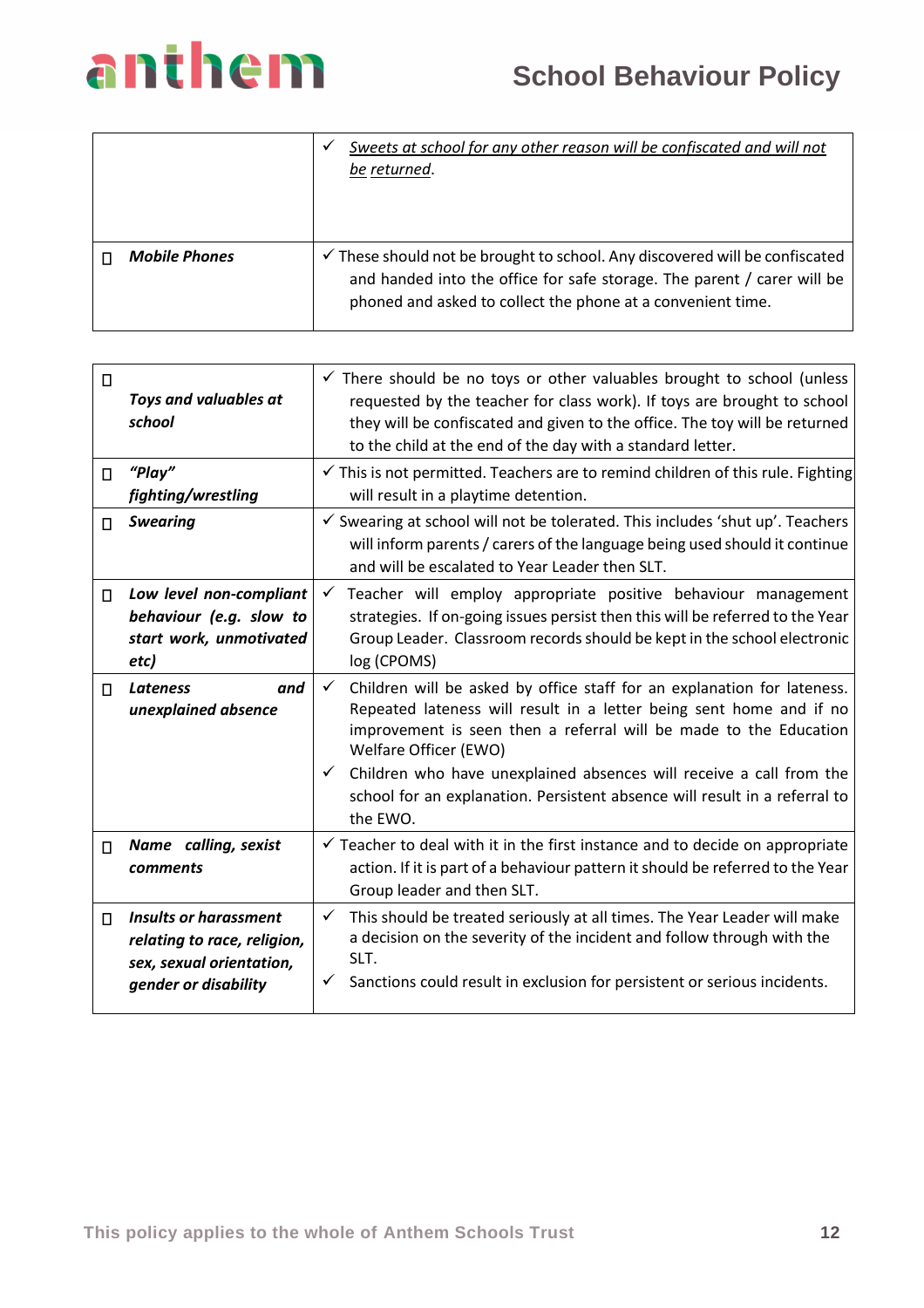

| <b>Theft</b><br>П |                                                                                                                                                                                                          | ✓<br>$\checkmark$<br>✓ | Allegations of theft will be taken seriously<br>In the first instance the teacher should investigate the claim to ensure<br>that the item(s) have not just been misplaced<br>$\checkmark$ If theft is likely it should be referred to the Year Group leader at the first<br>opportunity for further investigation.<br>If theft is proven then the Head or Deputy will apply sanctions and this<br>could include fixed term/ permanent exclusion and the police may be<br>informed. |
|-------------------|----------------------------------------------------------------------------------------------------------------------------------------------------------------------------------------------------------|------------------------|------------------------------------------------------------------------------------------------------------------------------------------------------------------------------------------------------------------------------------------------------------------------------------------------------------------------------------------------------------------------------------------------------------------------------------------------------------------------------------|
|                   |                                                                                                                                                                                                          | $\checkmark$           | Whilst all theft is taken seriously and we will investigate to see if we can<br>find out what has happened we will not spend huge amounts of time<br>investigating the theft or loss of items that should not have been brought<br>into the school such as mobile phones. We will do what we consider to<br>be reasonable.                                                                                                                                                         |
| П                 | <b>Bullying</b>                                                                                                                                                                                          | ✓                      | See Anti-bullying Policy                                                                                                                                                                                                                                                                                                                                                                                                                                                           |
| П                 | Deliberate damage<br>to<br>school property                                                                                                                                                               | ✓<br>$\checkmark$      | Sanctions could result in exclusion for persistent serious incidents.<br>The child's parents/care givers will be informed and charged for the<br>damage.                                                                                                                                                                                                                                                                                                                           |
|                   | Insolence or rudeness to                                                                                                                                                                                 | ✓<br>$\checkmark$      | Sanctions could result in exclusion for persistent or serious incidents.                                                                                                                                                                                                                                                                                                                                                                                                           |
| П                 | teachers                                                                                                                                                                                                 |                        | This will not be tolerated in any form and parents will be informed by the<br>class teacher after the first incident.                                                                                                                                                                                                                                                                                                                                                              |
|                   |                                                                                                                                                                                                          | $\checkmark$           | Teachers will employ appropriate positive behaviour management<br>strategies. If on-going issues persist then this will be referred to the Year                                                                                                                                                                                                                                                                                                                                    |
|                   |                                                                                                                                                                                                          |                        | Group Leader and then SLT. Classroom records should be kept<br>$\checkmark$ Sanctions could result in exclusion for serious or persistent incidents.                                                                                                                                                                                                                                                                                                                               |
| IП                | <b>Fighting</b>                                                                                                                                                                                          | ✓                      | Fighting will not be tolerated. The teacher or adult in charge when the fight<br>took place will apply sanctions to the children. Relevant Year Leaders<br>should be informed.                                                                                                                                                                                                                                                                                                     |
|                   |                                                                                                                                                                                                          |                        | Very serious incidents should be referred to the Deputy and she will<br>escalate as required.                                                                                                                                                                                                                                                                                                                                                                                      |
|                   |                                                                                                                                                                                                          |                        | The incident must be recorded in onto CPOMS                                                                                                                                                                                                                                                                                                                                                                                                                                        |
|                   |                                                                                                                                                                                                          | ✓                      | Sanctions could result in exclusion for serious or persistent incidents.                                                                                                                                                                                                                                                                                                                                                                                                           |
| О                 | $unacceptable$ $\checkmark$<br><b>of</b><br><b>Acts</b><br>behaviour beyond the<br>school gates                                                                                                          | ✓                      | Fighting, bullying and any form of harassment occurring outside of the<br>school premises whilst children are coming to and from school will be<br>taken very seriously.<br>Sanctions will be applied and these may include exclusion and referral to<br>the police if incidents are serious.                                                                                                                                                                                      |
| О                 | school<br><b>Bringing</b><br>into<br>dangerous items or being<br>suspected of bringing in<br>dangerous items or items in<br>contravention of the above<br>rules about mobile phones,<br>toys and sweets. | ∀<br>✓                 | The school will use its powers to screen or search pupils if they suspect a<br>child is breaking one of the school rules or there is a suspicion that a<br>dangerous object has been brought into school.<br>Sanctions will be applied and these may include exclusion. Parent will be<br>informed if incidents are serious.                                                                                                                                                       |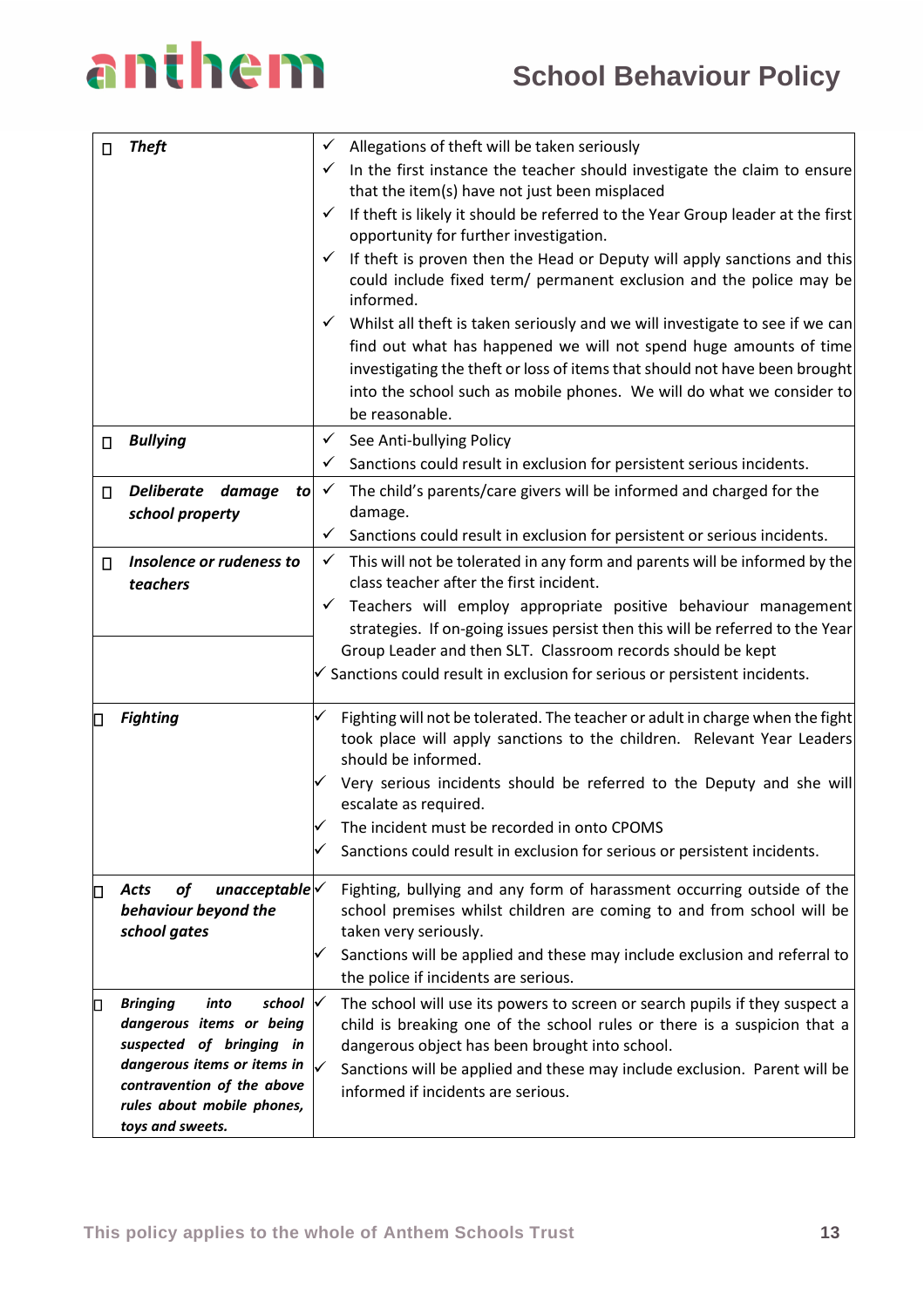## **School Behaviour Policy**

| Sexual harassment:<br>Behaviour characterized<br>by<br>the making of unwelcome and<br>inappropriate sexual remarks<br>or physical advances. | ✓<br>V | Parents of both the victim and alleged perpetrator will be informed<br>SLT will speak to the alleged perpetrator about the behaviour<br>The alleged perpetrator may go on report<br>SLT / teacher will agree a plan of action with the victim so that they feel<br>safe in school<br>(We use Brooks Traffic Light Toolkit to determine our response) |
|---------------------------------------------------------------------------------------------------------------------------------------------|--------|------------------------------------------------------------------------------------------------------------------------------------------------------------------------------------------------------------------------------------------------------------------------------------------------------------------------------------------------------|
| <b>Online sexual harassment</b>                                                                                                             | ✓      | Parents of both the victim and the alleged perpetrator will be informed<br>Depending on content, a referral to social services/ police will be made                                                                                                                                                                                                  |
| Sexual assault                                                                                                                              | ✓      | The police may be called                                                                                                                                                                                                                                                                                                                             |
| A person (A) commits an                                                                                                                     | ✓      | Parents of both the victim and the alleged perpetrator will be informed                                                                                                                                                                                                                                                                              |
| offence of sexual assault if:                                                                                                               | ✓      | A referral to social services may be made                                                                                                                                                                                                                                                                                                            |
| s/he intentionally touches                                                                                                                  |        | Any further action will be dependent on outcome                                                                                                                                                                                                                                                                                                      |
| another person (B), the                                                                                                                     |        |                                                                                                                                                                                                                                                                                                                                                      |
| touching is sexual, B does not                                                                                                              |        | School will provide support for the victim                                                                                                                                                                                                                                                                                                           |
| consent to the touching and A                                                                                                               |        |                                                                                                                                                                                                                                                                                                                                                      |
| does not reasonably believe                                                                                                                 |        |                                                                                                                                                                                                                                                                                                                                                      |
| that B consents.                                                                                                                            |        |                                                                                                                                                                                                                                                                                                                                                      |
|                                                                                                                                             |        |                                                                                                                                                                                                                                                                                                                                                      |